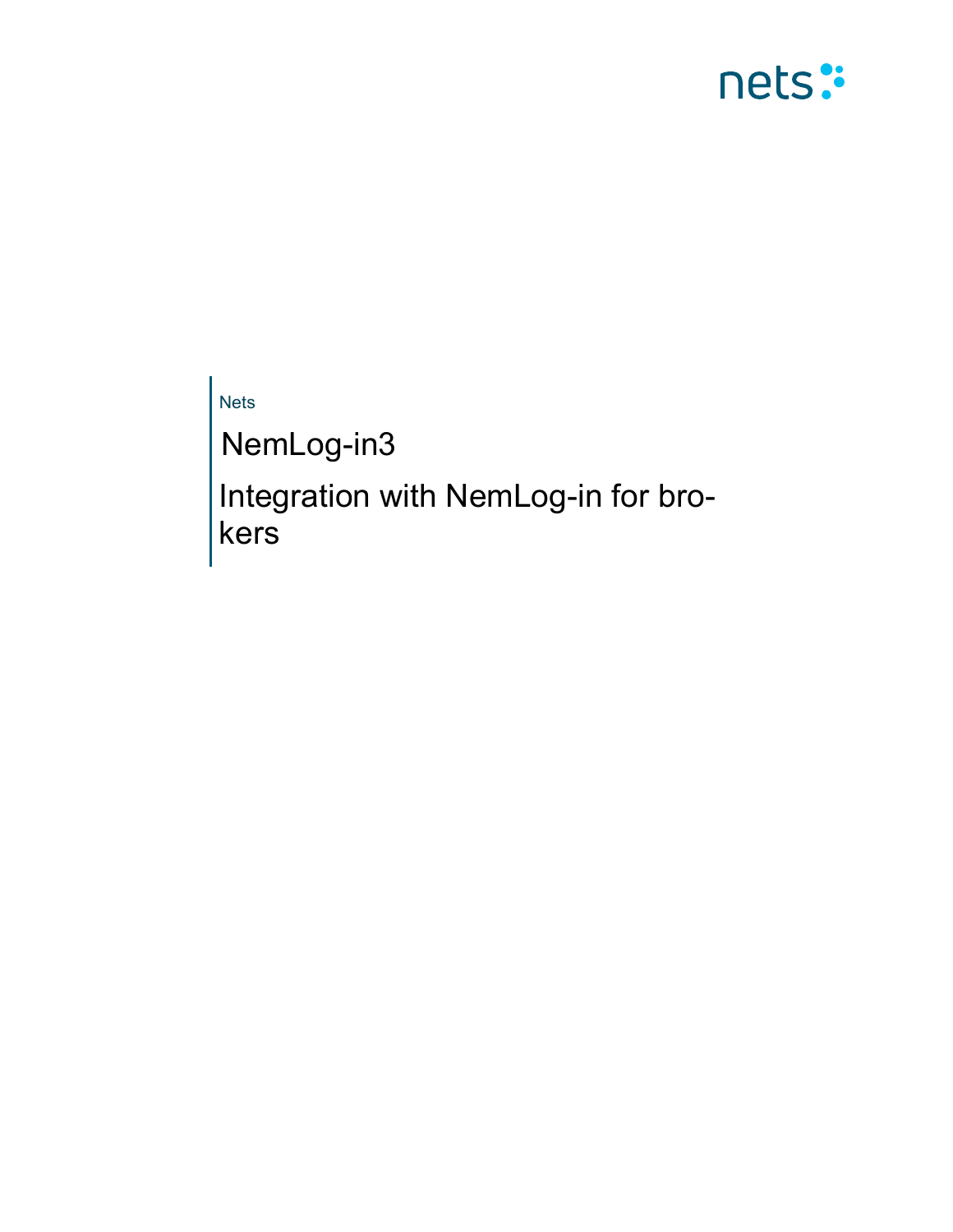

# **Contents**

| 1              |       |  |
|----------------|-------|--|
|                | 1.1   |  |
|                | 1.2   |  |
|                | 1.3   |  |
| $\overline{2}$ |       |  |
| 3              |       |  |
| 4              |       |  |
|                | 4.1   |  |
|                | 4.2   |  |
|                | 4.3   |  |
|                | 4.4   |  |
|                | 4.5   |  |
| 5              |       |  |
| 6              |       |  |
|                | 6.1   |  |
|                | 6.1.1 |  |
| $\overline{7}$ |       |  |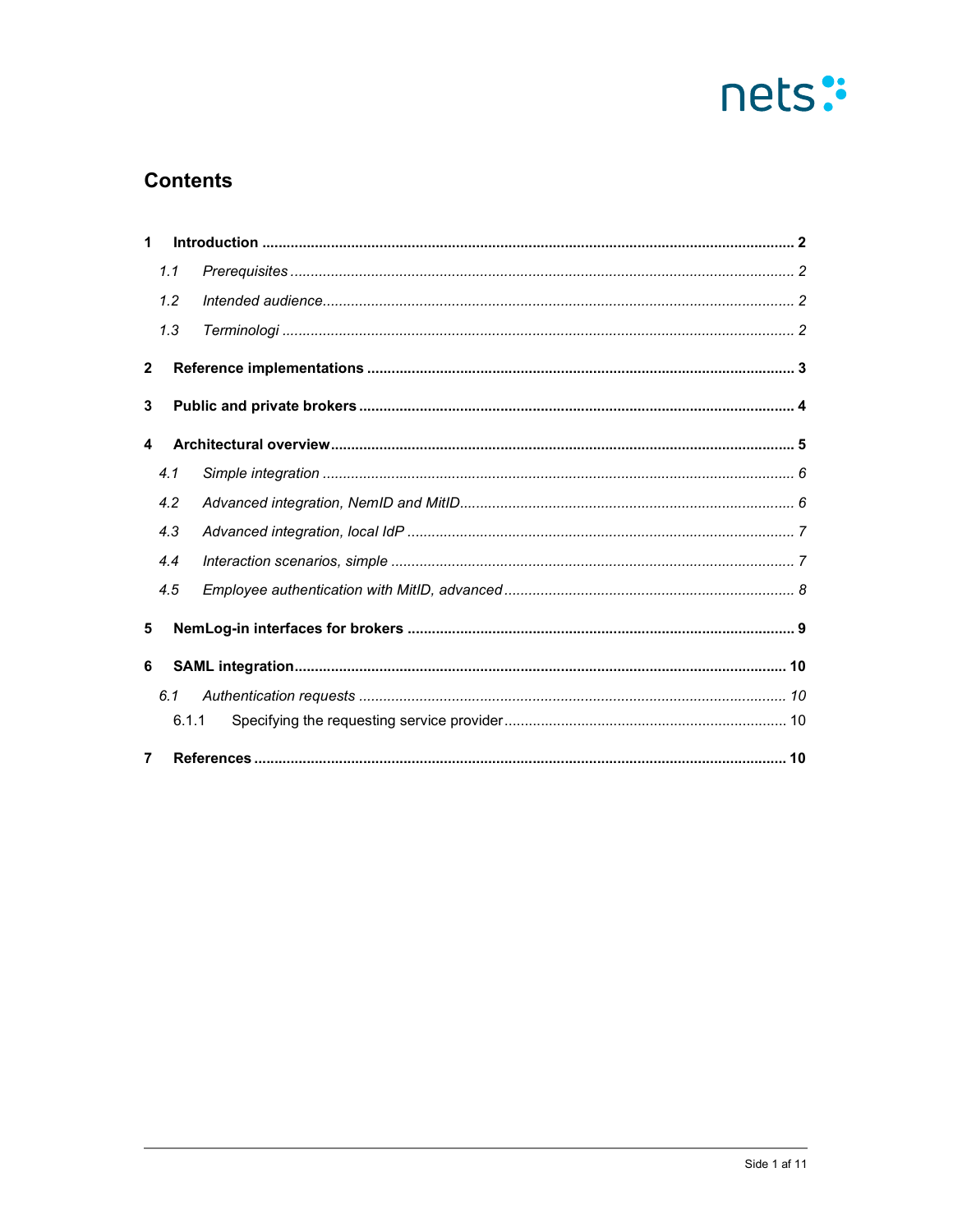

## 1 Introduction

This document describes how authentication brokers should be integrated with the NemLog-in3 OIO SAML interfaces.

An (authentication) broker acts as an intermediary between its associated service providers (usually considered clients or customers to the broker) and identification providers/identification services. The broker thus allows service providers to use a (broad) set of means of identification unified in a single integration. As such the broker decouples the service provider from the complexity of handling multiple authentication methods.

NemLog-in already supports brokers, previously refered to as Gateway suppliers ("Gateway leverandører)". In the new NemLog-in the broker scope is broadened since the brokers are allowed access to more interfaces, allowing the broker to devise a more elegant user experience to customers. The new options are accompagnied by a corresponding set of obligations, most prominently the obligation to become NSIS compliant.

Brokers integrate with NemLog-in3 by a set of interfaces, most notably the OIO SAML 3.0.2 interface. In that sense the broker acts as a service provider, but with an extended set of options and responsibilities. First of all a broker must be NSIS compliant and a broker system will not be connected to NemLog-in (production) until that has been verified and reported to the Danish Agency for Digitisation (DIGST).

Brokers whose service providers need access to NemLog-in employee identitites (administered by the user organisations in the MitID Erhverv application) must be connected to NemLog-in as a broker system.

## 1.1 Prerequisites

This document shoud be read as an extension to [NLI] which should be read before this document. The reader is expected to be familiar with the most recent version of the OIO SAML 3 profile [OIOS-AML3].

The NemLog-in broker terms and conditions [NLBT] describe important requirements that the broker must adhere to.

### 1.2 Intended audience

This document is a technical implementation guide aimed at architects and developers.

## 1.3 Terminologi

| Term                     | <b>Description</b>                                                                                                                                                                           |
|--------------------------|----------------------------------------------------------------------------------------------------------------------------------------------------------------------------------------------|
| <b>Identity Provider</b> | An Identity Provider (IdP) is a trusted entity that<br>authenticates users and generates authentica-<br>tion assertions or other assertions that youch for<br>a user's (subject's) identity. |
| Service Provider         | A Service Provider (SP) is an entity that relies<br>on assertions from an Identity Provider (IdP) to                                                                                         |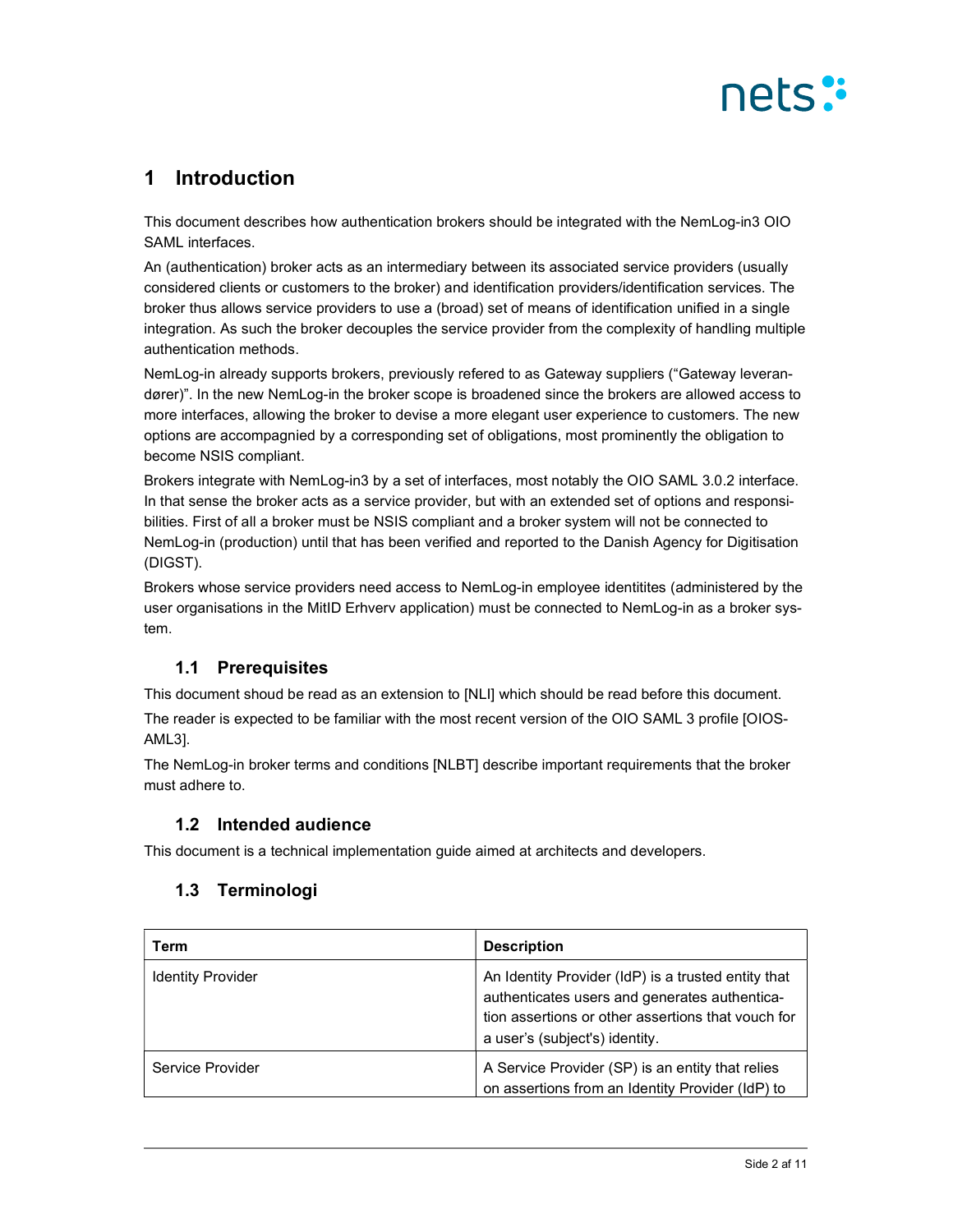# nets:

|               | authenticate or authorize subjects' actions on its<br>resources.                                                                                                                                                                                                                                                                                                                                                                            |
|---------------|---------------------------------------------------------------------------------------------------------------------------------------------------------------------------------------------------------------------------------------------------------------------------------------------------------------------------------------------------------------------------------------------------------------------------------------------|
| <b>Broker</b> | A Broker serves as an intermediary between the<br>SP and the IdP, see section 4 below.                                                                                                                                                                                                                                                                                                                                                      |
| Assertion     | Data structure produced by an Identity Provider<br>(SAML authority) or similar regarding an act of<br>authentication. The assertion provides infor-<br>mation on the authentication performed by a<br>User, attribute information about the User,<br>and/or authorization permissions applying to the<br>User with respect to a specified resource.                                                                                         |
| Metadata      | Service providers and Identity Providers gather<br>the information needed to execute the SAML<br>protocol in so-called metadata XML files. Nem-<br>Log-in metadata contains:<br>Entity $ID - a$ unique identifier for the<br>party (SP/IdP) in the federation<br>Cryptographic keys in the form of X.509<br>certificates - used for signing and en-<br>cryption<br>Protocol endpoints                                                       |
| Local IdP     | In NemLog-in3 the user organisations are al-<br>lowed to use their own SAML Identity Provider -<br>a Local IdP - when their users authenticate in<br>NemLog-in. Local IdP can only be used with em-<br>ployee identities and requires a NSIS compli-<br>ance by the user organisation.<br>Local IdP integration is not yet available in Nem-<br>Log-in but integrations are described now to al-<br>low brokers to prepare for integration. |

# 2 Reference implementations

Correct implementation of a SAML integration from scratch is a difficult task that require expertise and a substantial development and testing effort.

For this reason we strongly recommend that your integration with NemLog-in makes use of available SAML software, preferably one of the available OIO SAML reference implementations:

- OIO SAML for Java [OIOSAML-Java]
- OIO SAML for C#/.NET [OIOSAML-NET]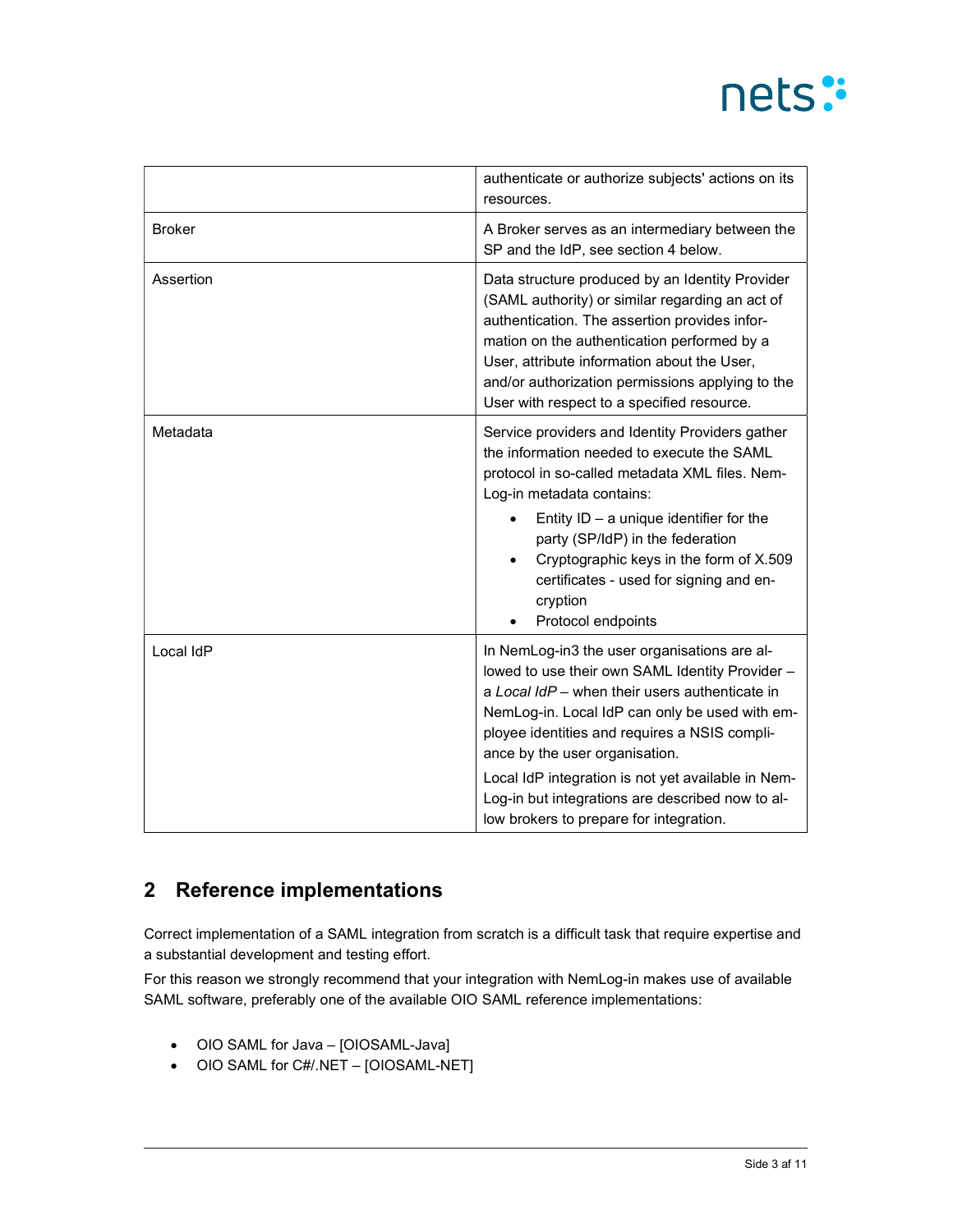

These software packages provide sample code and demonstration applications for both authentication and attribute query integrations.

Even if you plan use another SAML implementation the reference implementations will be very useful to allow developers to familiarize themselves with the SAML protocol and OIO SAML specifics.

## 3 Public and private brokers

NemLog-in3 functionality is available to both public and private brokers. A public broker is a broker that acts as an authentication proxy for public service providers, a private broker acts as an authentication proxy for private service providers. Note, that a public organisation may connect a private broker, and vice versa.

Futher note, that the nature of a given broker limits the types of service providers that may be connected: An organisation that wishes to provide broker services to both private and public service providers are obliged to connect two broker systems, one for each type of service provider, as illustrated by the figure below.



Some NemLog-in features are only available to public brokers, these are summarised in the table below.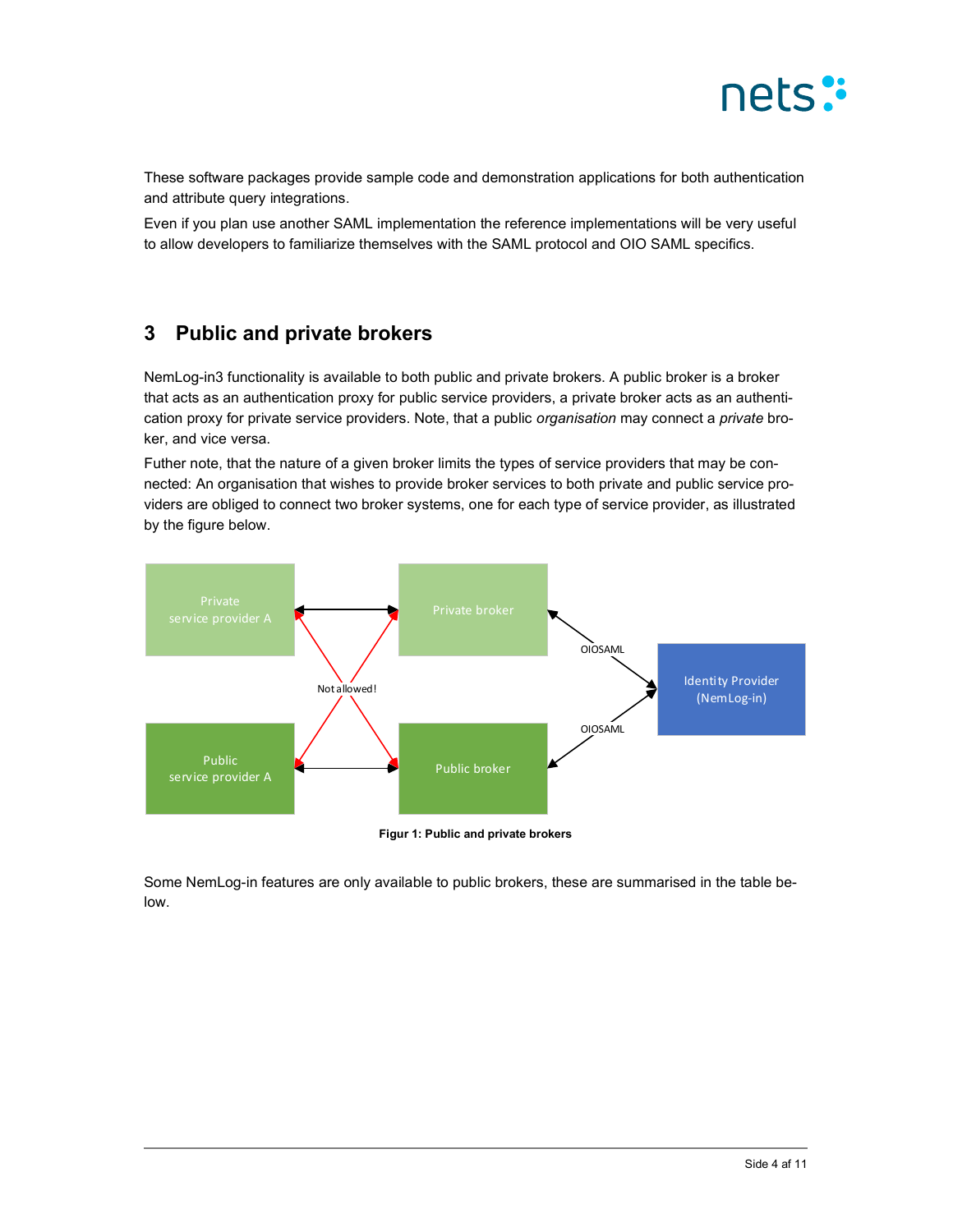# nets:

| <b>Feature</b>                | <b>Available</b><br>to public<br>brokers | <b>Available</b><br>to private<br>brokers | <b>Remarks</b>                                                                                                                                                                                                                                                          |
|-------------------------------|------------------------------------------|-------------------------------------------|-------------------------------------------------------------------------------------------------------------------------------------------------------------------------------------------------------------------------------------------------------------------------|
| OIO SAML 2.1.0 inter-<br>face | No <sup>1</sup>                          | No                                        | Neither public or private brokers are allowed<br>to use the deprecated OIO SAML 2 protocol                                                                                                                                                                              |
| OIO SAML 3.0.2 inter-<br>face | Yes                                      | Yes                                       |                                                                                                                                                                                                                                                                         |
| <b>Attribute Service</b>      | Yes                                      | Yes                                       | The NemLog-in Attribute Service could be<br>used to enhance end-user privacy by allow-<br>ing the broker to only request a minimal at-<br>tribute set during authentication and then<br>subsequently request additional attributes.                                     |
| Single Sign-on                | Yes                                      | <b>No</b>                                 | Public brokers using the simple integration<br>model will participate in NemLog-in SSO.<br>Note, that although private brokers are not<br>participating in SSO they must nevertheless<br>implement the Single log-out profile.                                          |
| Single Logout (SLO)           | Yes (re-<br>quired)                      | Yes (re-<br>quired)                       | Even though private brokers are not allowed<br>participation in NemLog-in SSO they must<br>implemented support for SLO.                                                                                                                                                 |
| FBRS access rights            | Yes                                      | No                                        | Private brokers are not allowed to specify the<br>Privileges attribute in metadata. See [OIOS-<br>AML3], section 6.2.3.                                                                                                                                                 |
| <b>CPR</b> attribute          | Yes                                      | <b>No</b>                                 | Private brokers are not allowed to specify the<br>CPR attribute in metadata. This also pre-<br>vents access to CPR attributes by Attribute<br>Query. We refer to [NLI] for details on how<br>private brokers should obtain CPR numbers<br>(use of NemID PID-CPR-match). |

# 4 Architectural overview

When the new MitID Erhverv identitites become available it becomes relevant for brokers to select an integration model. NemLog-in supports two different integration models, simple integration and advanced integration.

In the simple integration model the broker uses a minimum of the available interfaces. This lowers the implementation cost and complexity but the end users accessing service providers connected to the broker will interact directly with NemLog-in user interface.

<sup>1</sup> Access could be obtained by connecting the system as "Gateway supplier" but is not recommended.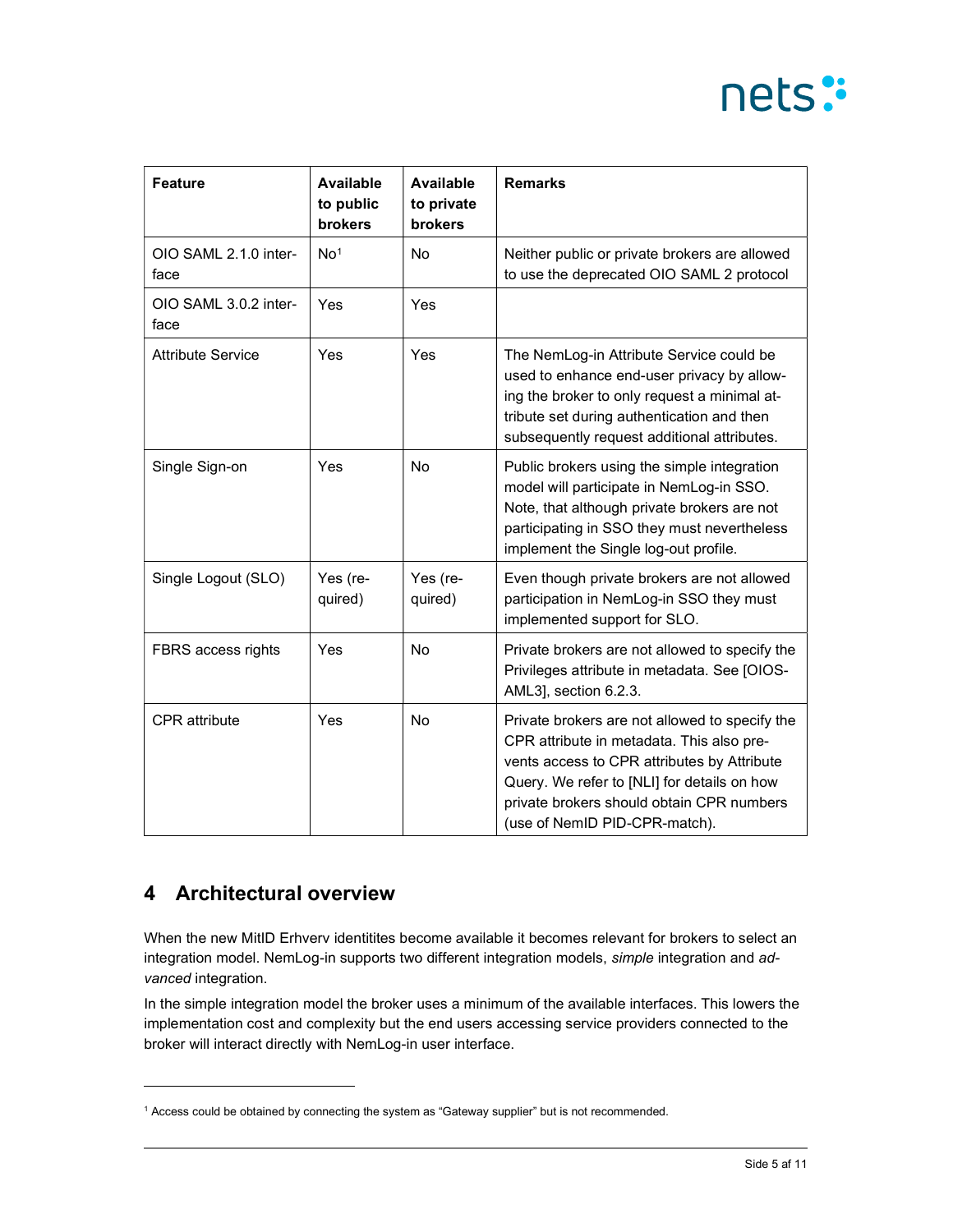

In the advanced integration model the broker uses an extended set of interfaces. By using the model the service providers connected to the broker will only interact with the user interface provided by the broker. This will allow the broker to completely control the user experience for the end-users.

### 4.1 Simple integration

In the simple model, the broker acts as a SAML proxy for the connected service providers as depicted in the figure below.



Figure 1: Simple broker integration model

NemLog-in controls the integration to NemID and MitID. This means that the MitID user interface will not show the friendly name of the requesting service provider but that of the broker. E.g. "Log in at <broker friendly name>", not "Log in at <service provider friendly name>".

When local IdPs become available to user organisations the change is transparent to the brokers; the broker (or service provider) is generally not able to distinguish the applied identifications means in a particular authentication flow in the simple integration model.

## 4.2 Advanced integration, NemID and MitID

In the advanced integration model the broker integrates directly to NemID and MitID. When (and if) the service provider requests an employee identity, the broker queries NemLog-in using the IdentityService API for MitID Erhverv employee identities associated to the used private identification means (private NemID or private MitID). The available employee identities are displayed in the broker UI and the end-users selects an identity. The broker then requests a set of attributes for the selected employee identity.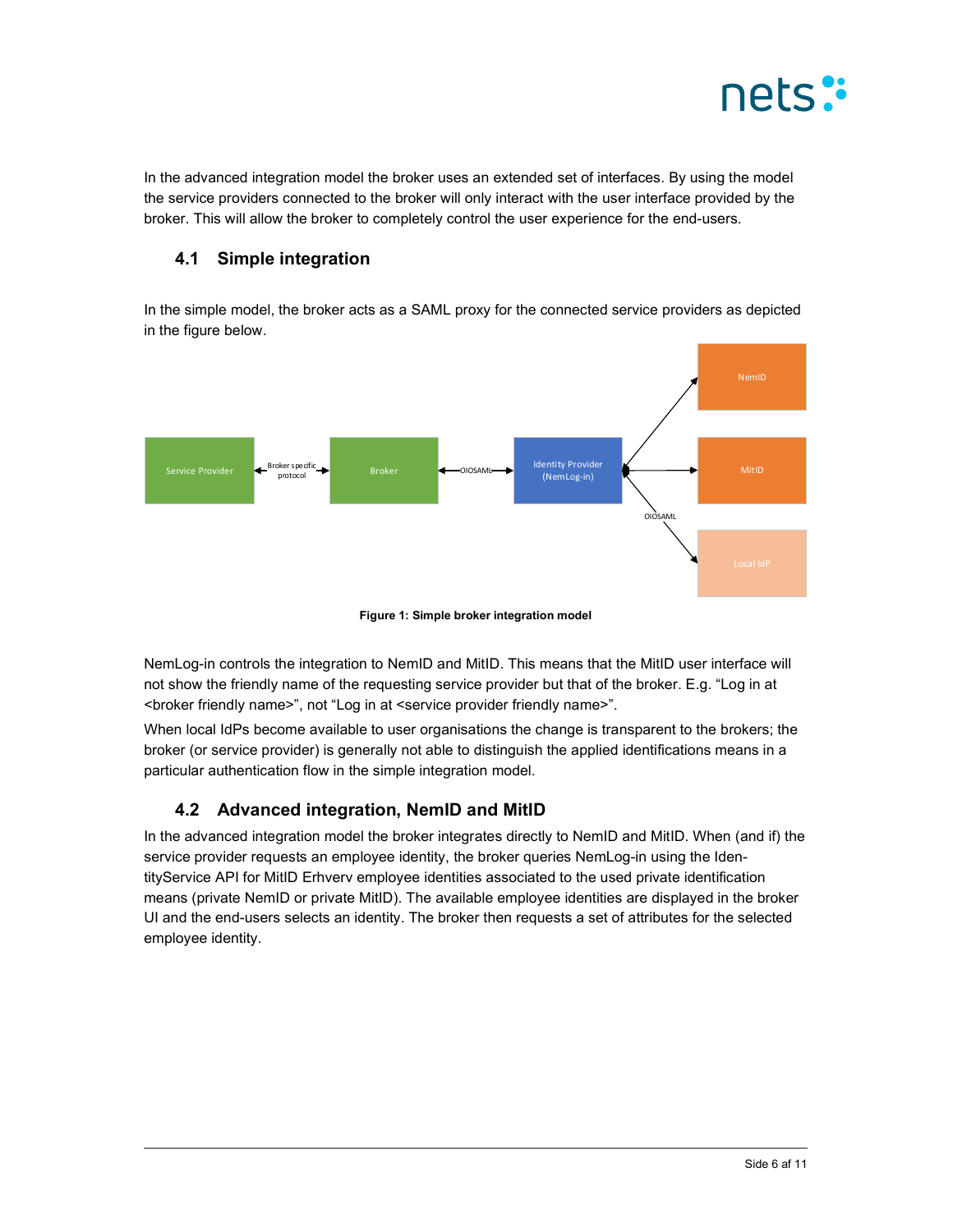



Figure 2: Advanced broker integration

Note that NemLog-in is only involved for authentications involving MitID Erhverv identities. If only private identities are required by the brokers service providers, no NemLog-in integration is required.

## 4.3 Advanced integration, local IdP

When local IdPs become available the advanced integration model supports local IdPs in such a way that the users do not interact with the NemLog-in user interface.



Figure 3: Advanced integration with local IdP

This requires a more advanced integration to NemLog-in involving both API access (Local IdP API) to retrieve information about connected local IdPs and advanced SAML integration where the broker specifies the upstream local IdP to be used to bypass user interaction with NemLog-in.

Local IdP integration is not yet available in the public test-environments. This guide will be updated with relevant details when Local IdPs become available.

### 4.4 Interaction scenarios, simple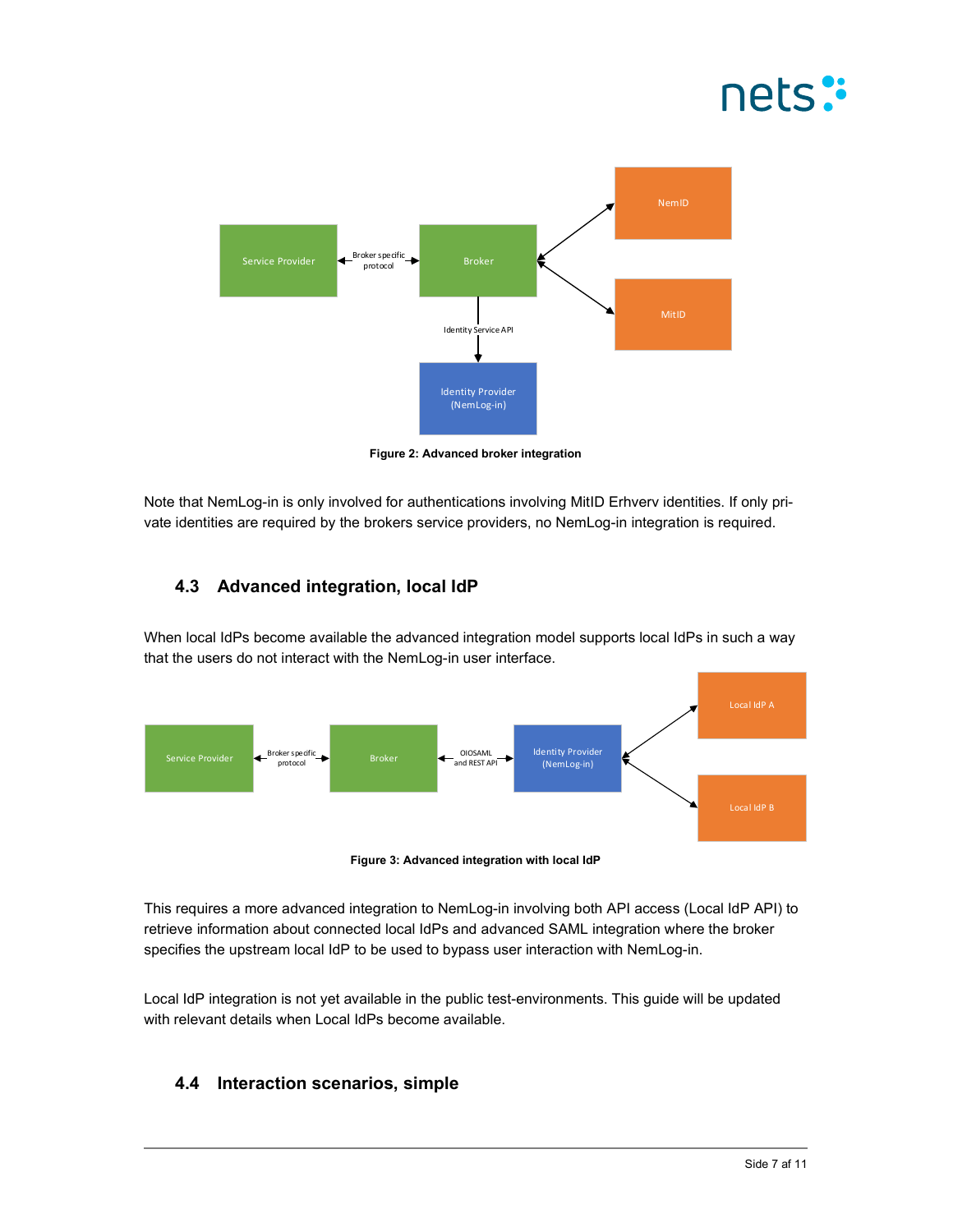

In the simple integration model the broker acts as a service provides with respect to NemLog-in. For interaction scenarios we therefore refer to [NLI].

#### 4.5 Employee authentication with MitID, advanced

This scenario shows how a user can perform an authencation using a MitID identification means for a MitID Erhverv employee identity in the advanced broker integration setup.

In this scenario the broker only access NemLog-in by API (Identity Service).

Note, that the broker chooses the authentication protocol to use for his own service providers. In this scenario a SAML-like protocol involving browser redirects is suggested but this is entirely at the brokers discretion.



Figure 4: Employee authentication with MitID in the advanced integration model

The steps are:

- 1. The user requests a service at the brokers SP
- 2. The service provider has no session with the user and requests authentication using the brokers authentication protocol.
- 3. The broker initialises the MitID authentication client that he uses and the user interacts with the MitID client to authenticate. In the process the user uses the appropriate identification means for the required assurance level.
- 4. The broker learns that the MitID authentication has finalised and requests the MitID authentication response (JWT) using the MitID protocol.
- 5. The broker knows that the service provider accepts an employee log in and therefore queries the NemLog-in Identity Service to learn if any employee identities are associated to the particular MitID eID.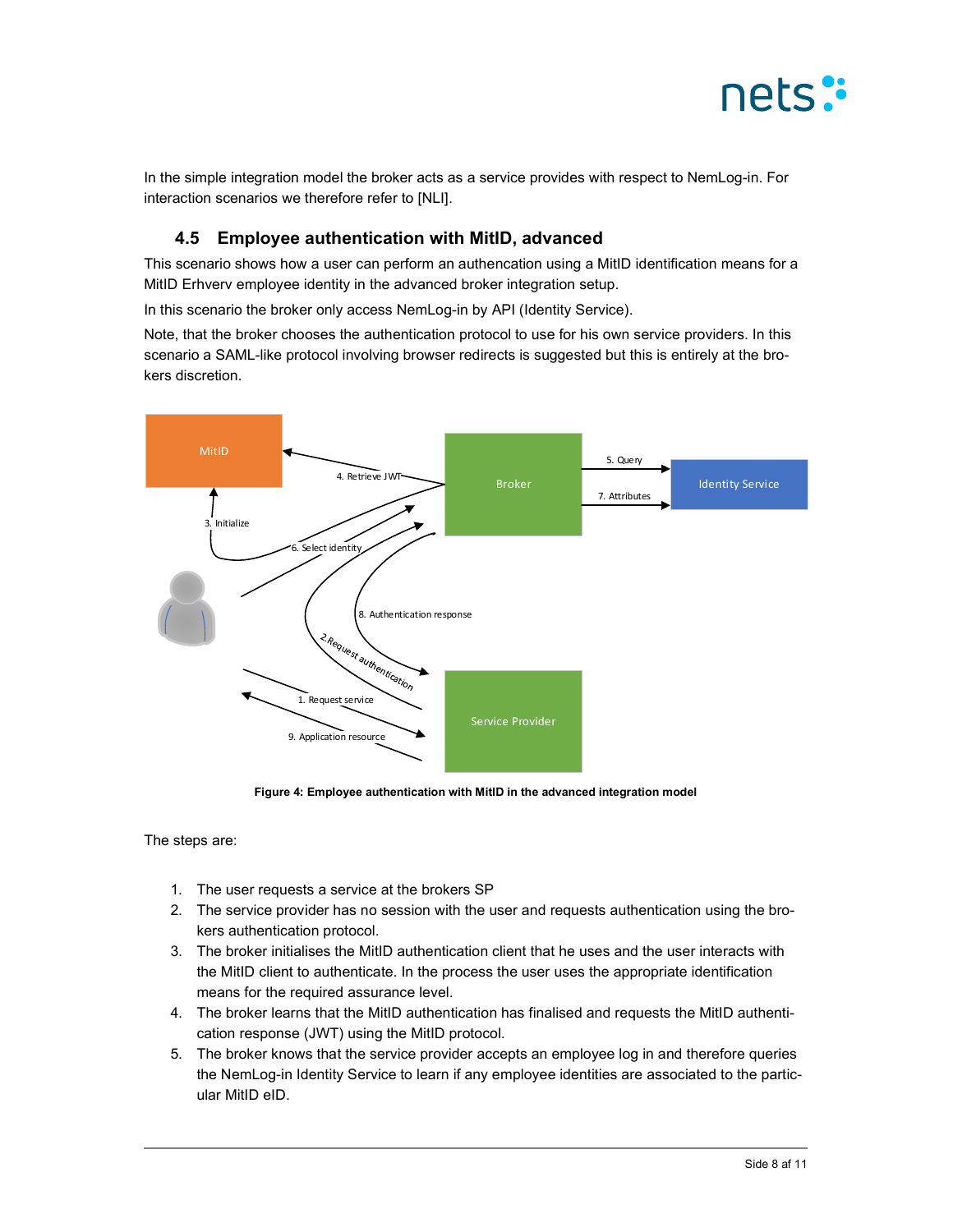

- 6. The broker presents the available employee identities to the user. The user selects one of these identities.
- 7. The broker requests the attributes for the selected identity by invoking the Identity Service once more.
- 8. The broker produces an authentication response and returns the user to the service provider
- 9. The service provider validates the broker authentication response, creates a user session, and returns the requested resource to the user.

In this scenario the broker must consider if a user consent is required before sensitive attributes are released to the service provider. A consent interaction would take place between steps 7 and 8.

## 5 NemLog-in interfaces for brokers

NemLog-in provide a set of interfaces available to service providers. Those interfaces are also available to brokers and are described in [NLI].

In addition to these, NemLog-in provides a set of interfaces that are exclusive for brokers.These are described in the table below.

| Interface/API           | <b>Description</b>                                                                                                                                                                                                                                                                                                                                                                                                                                                                                                                                                                                                                       |
|-------------------------|------------------------------------------------------------------------------------------------------------------------------------------------------------------------------------------------------------------------------------------------------------------------------------------------------------------------------------------------------------------------------------------------------------------------------------------------------------------------------------------------------------------------------------------------------------------------------------------------------------------------------------------|
| <b>Identity Service</b> | The Identity Service API allows brokers to pro-<br>vide MitID Erhvery identities to service provid-<br>ers. The API has methods for requesting em-<br>ployee identitites associated to a particular pri-<br>vate NemID or MitID and for obtaining attributes<br>for employee identitites.<br>Access to the Identity Service interface is ob-<br>tained by choosing Advanced Broker Services<br>when the broker system is connected to Nem-<br>Log-in in Administration. We refer to the Admin-<br>istration user guide for details [NLAdm].<br>The Identity Service API is documented in<br>[NLIDM], consult this reference for details. |
| Signing API             | Brokers can use the qualified signing service in<br>the same way that service providers do. This en-<br>tails that the end user experience will involve in-<br>teractions with the NemLog-in UI. If the broker<br>wishes to completely control the signing user ex-<br>perience the broker can develop his own signing<br>client which directly interacts with NemLog-in<br>signing services by API.<br>Note that this approach requires the brokers<br>signing client to be certified according to ETSI<br>standards.                                                                                                                   |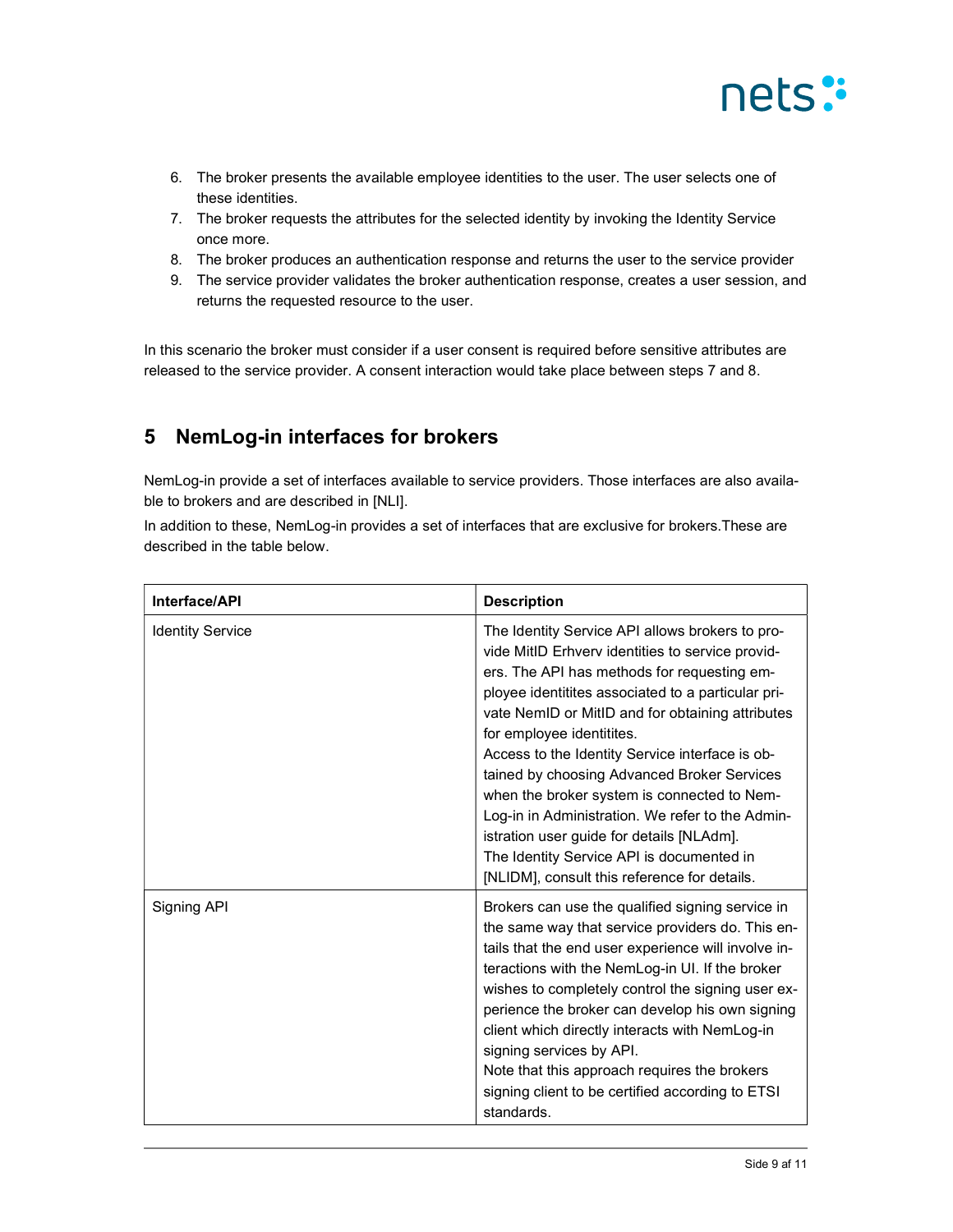

|               | We refer to [NLBS] for details.<br>The broker signing API is selected by choosing<br>"Services for Brokers own Signing Client" when<br>connecting the system in NemLog-in Administra-<br>tion. See [NLAdm]                                                                    |
|---------------|-------------------------------------------------------------------------------------------------------------------------------------------------------------------------------------------------------------------------------------------------------------------------------|
| Local IdP API | User organisations are allowed to connect a Lo-<br>cal IdP to NemLog-in. When this functionality<br>becomes available the Local IdP API will allow<br>brokers to obtain a list of active Local IdP sys-<br>tems including friendly names and EntityIDs.<br>Not yet available. |

## 6 SAML integration

Brokers using the simple integration model use the SAML integration to NemLog-in. In this case brokers act as SAML service providers wrt. NemLog-in and we refer to [NLI] for integration details.

The additional details relevant for broker SAML integrations with NemLog-in are described in this section.

### 6.1 Authentication requests

When requesting authentication, brokers must adhere to the [OIOSAML3] specification and may use of the functionality described in [NLI] that is also available to service providers.

Brokers have additional options and must conform to additional requirements, which are described in this section.

#### 6.1.1 Specifying the requesting service provider

Brokers are encouraged to specify the service provider identity as detailed in [OIOSAML3], OIO-SP-09. In the current version of NemLog-in it is not allowed for brokers to specify the RequesterID element. When Local IdP integration becomes available this will change.

# 7 References

References will be updated in the near future.

| [NLI]          | 10 Integration with NemLog-in                                                                               |
|----------------|-------------------------------------------------------------------------------------------------------------|
| [OIOSAML3]     | https://digst.dk/it-loesninger/nemlog-in/det-kommende-nemlog-in/vejledninger-<br>og-standarder/oiosaml-302/ |
| [OIOSAML-Java] | https://www.digitaliser.dk/resource/5359238                                                                 |
| [OIOSAML-NET]  | https://www.digitaliser.dk/resource/5246799                                                                 |